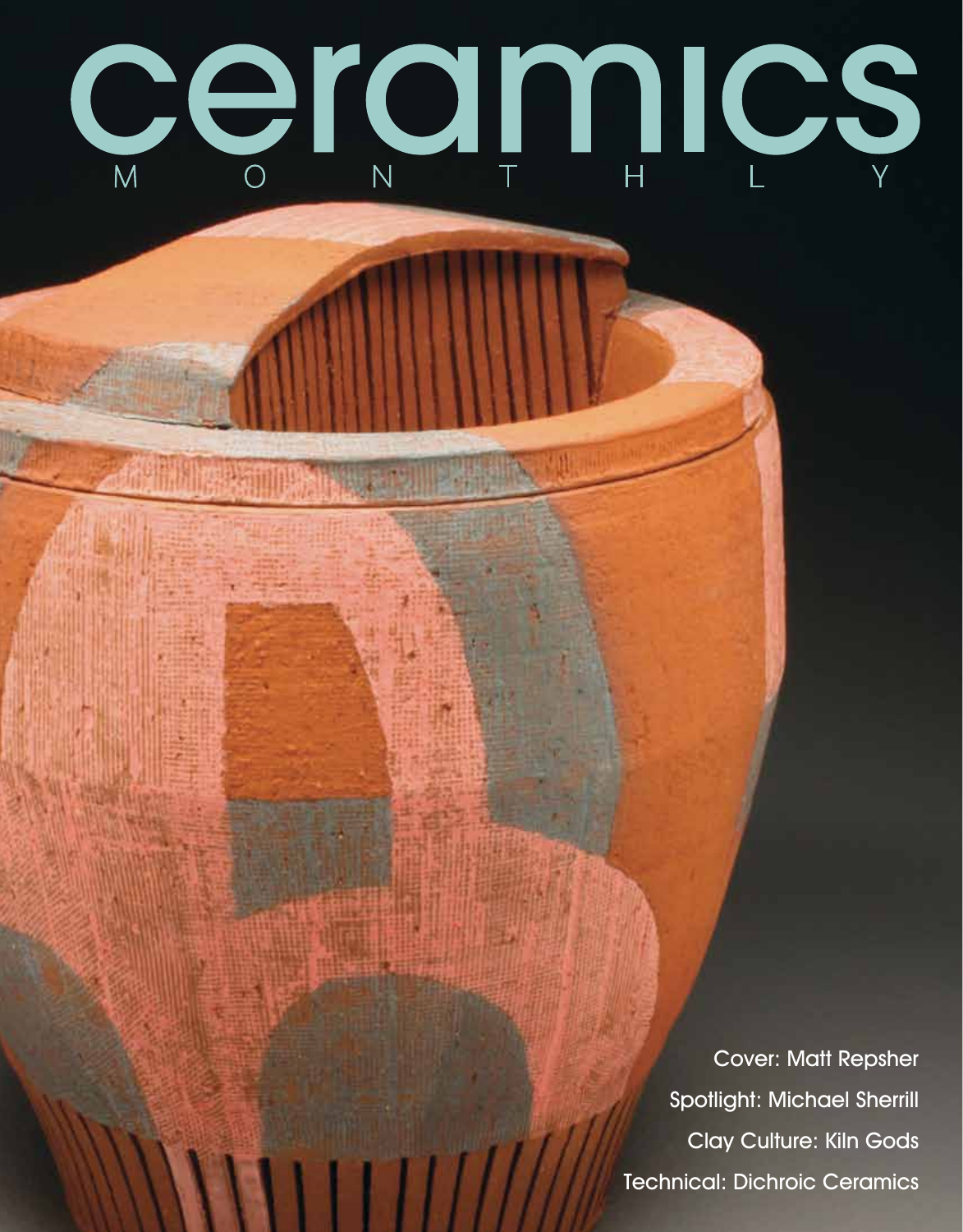

**by Glen R. Brown**

In the early 1960s, before the mistral wind of poststructuralism swept much of the humanism from the humanities, historian Lynn White, Jr. famously argued that technology opens doors, but people choose whether or not to pass through them. Such faith in human agency and its resistance to coercive factors of context ought to seem romantic today, as code-based digital technologies play a central role in forming our ideas of the code-based nature of so much of our world, even ourselves. We seem circumscribed by codification, by systems of representation of information ranging from computer binary code to the technologically discerned sequencing of nucleotides in DNA. Are our new digital technologies deterministic after all? Has experience become mere deciphering and being just an act of playing out the ramifications of codes?

If the NCECA–affiliated exhibition "CODE" (Spring Street Studios, Houston, Texas, March 20–23, 2013) did not tendentiously address these questions, it could nevertheless be said to have brought them front and center



**1** Exhibition title wall sign, designed by Bryan Czibesz. **2** Linda Sormin's *3 Means I'm Thirsty*, to 12 in. (30 cm) in length, glazed earthenware, found shards, 2013. *Photos: Bryan Czibesz.*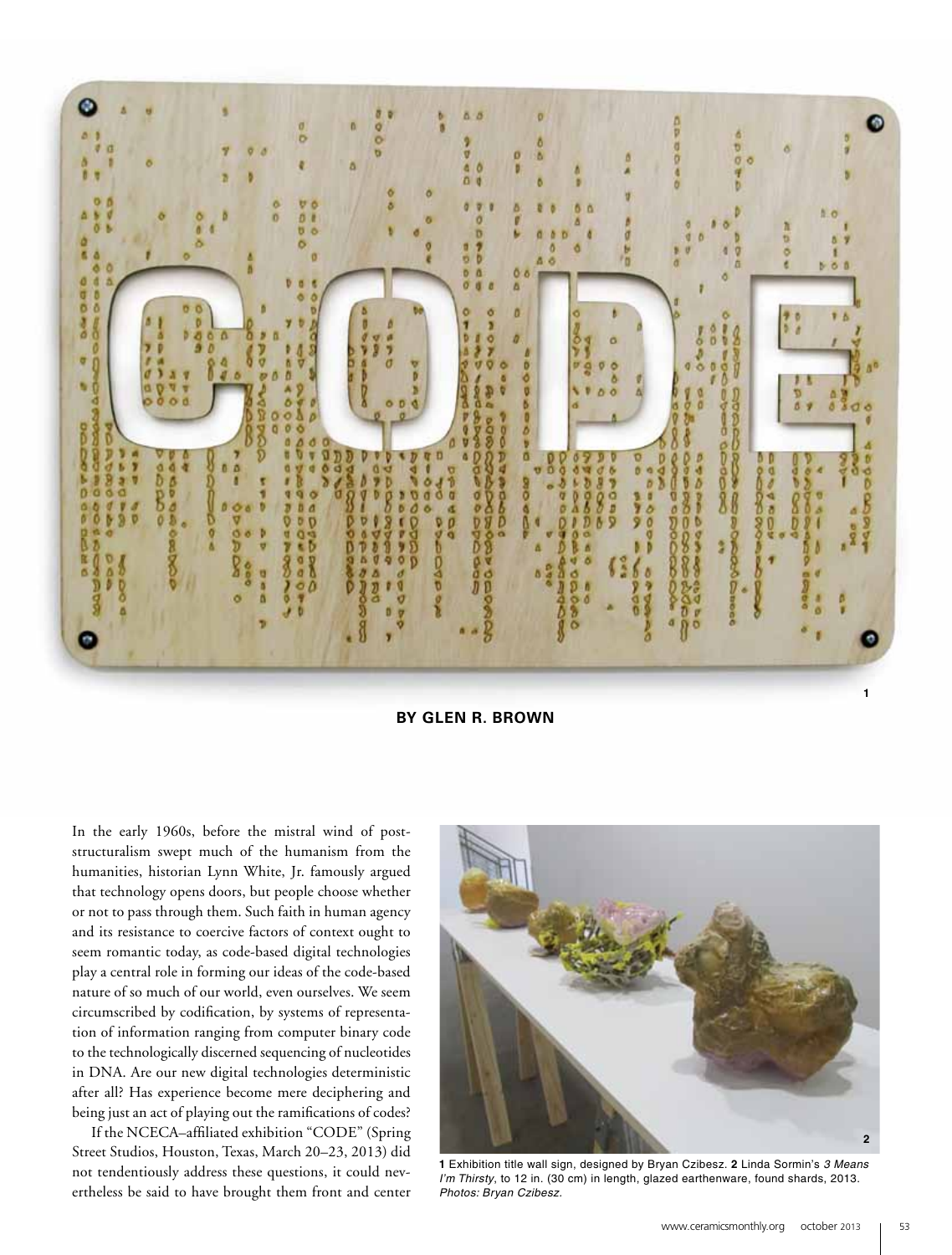through the irony of representing immaterial codification in a medium so sensorial as clay. The overtly material, and in some cases literally hands-on, nature of the art in CODE resisted reduction to mere representation of information and even asserted an implicitly humanistic perspective at odds with cybernetics. CODE seemed, in fact, emphatically to deny that the concept of information as ultimate constituent of reality could ever affect ordinary human experience in the ways that it has influenced inquiry in the disciplines of genetics or particle physics.

The humanistic air of CODE concentrated thickest around the works of Linda Sormin and Holly Hanessian. Sormin's *3 Means I'm Thirsty*, incorporating four vaguely visceral forms impressed by the fingers of the artist's mother, commemorated a code of hand gestures that Sormin and her mother employed after a surgical procedure left the latter temporarily unable to speak. Something poignantly human and patently irreducible to the abstract logic of the code clearly demanded embodiment in the marks of a special set of fingers. Similarly, Hanessian's *Touch in Real Time: A Project of the Senses* focused on individualized imprinting of clay and a specific incarnation of art in the artist herself. Central to *Touch in Real Time* was a social interaction in which Hanessian grasped the hand of a gallery goer for 6–10 seconds, impressing a piece of wet clay between respective palms and sending encoded neural impulses to the participants' pituitary glands to release the bonding hormone oxytocin.

The idea of natural codes has historically held fascination. To the Renaissance imagination, the exponential propagation of rabbits in a closed community, the spiral distribution of seeds in a flower head, and the shape of a nautilus shell, all expressible through the Fibonacci sequence, seemed tantalizing confirmation of a mathematical order deeply ensconced within the variety of nature. Our modern computer technologies, facilitating, for example, a description of the Mandelbrot set, have given new dimension to the concept that simple mathematical rules underlie natural complexity. Responding to this development, Patsy Cox (who is also the current NCECA board president) created *Romanesco Fractal in Logarithmic Spiral* (10–11), invoking fractal geometry in the medium of a variant form of cauliflower, Romanesco broccoli, in which self-symmetry plays itself out in the composition of each bud from identically configured smaller buds distributed in a logarithmic spiral. Significantly, however, Cox's installation of sixteen clusters of spiral-impressed porcelain nodules eschewed reduction to mathematical functions in favor of metaphorical extension into the realm of human experience: the urban landscape and its "mixtures of culture, race, and identity."

Mia Mulvey's *Crocodyllus Moreletii* seemed likewise intent upon investigating systems of digital codification







**3–5** Holly Hanessian's *Touch in Real Time Project*, 2012–13. *Installation photos: Bryan Czibesz.*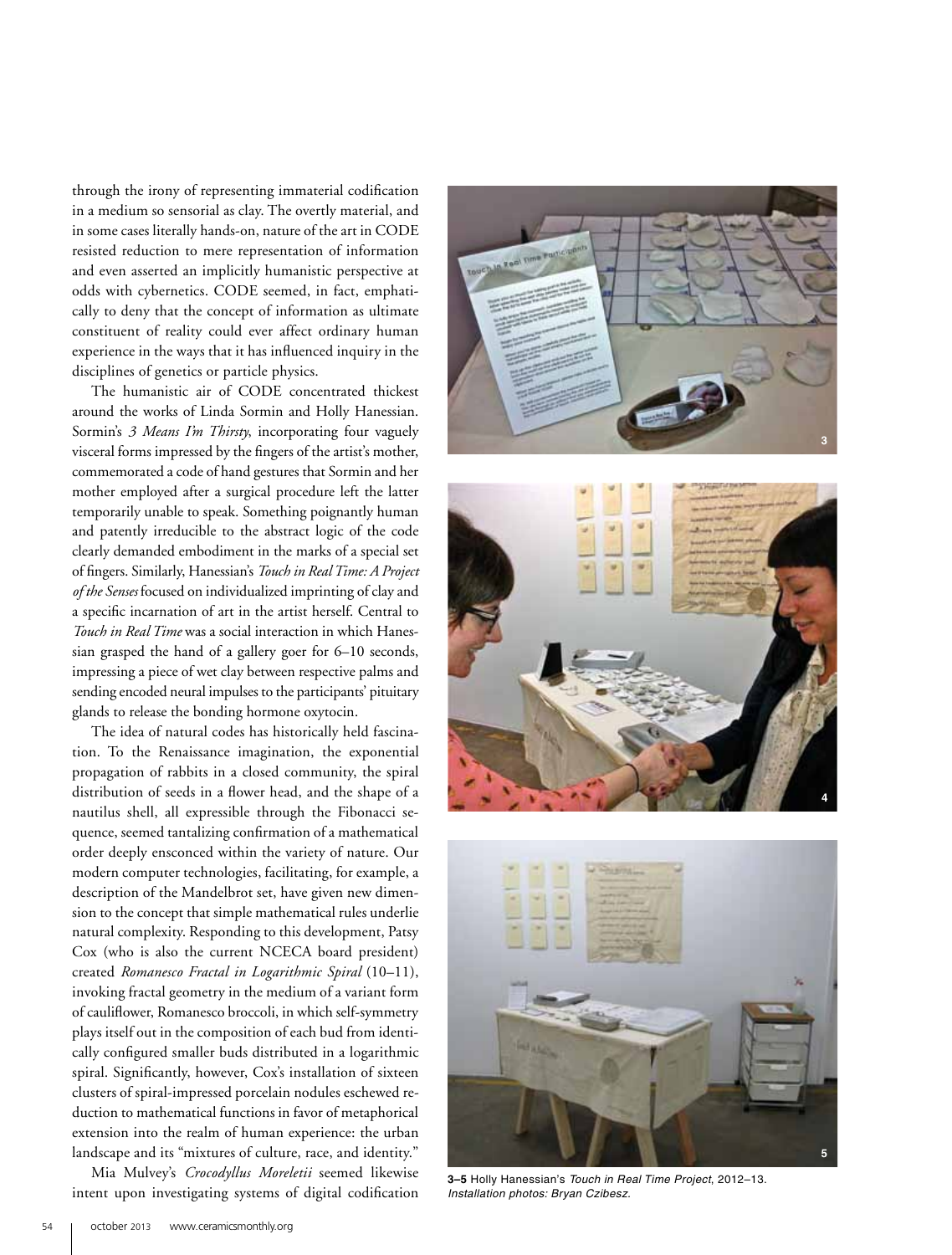

**8**



**6–7** Amanda Small's *WithinYouWithoutYou. Code*, installation detail and overview, approximately 12 ft. (3.7 m) in height, porcelain slip, paper, foam, ceramic pigments, vinyl, acrylic, 2013. **8–9** Mia Mulvey's *Crocodylus Moreletii*, installation view and detail, 10 ft. (3 m) in length, porcelain, 2009. *Photos 6, 7, and 9: Bryan Czibesz.*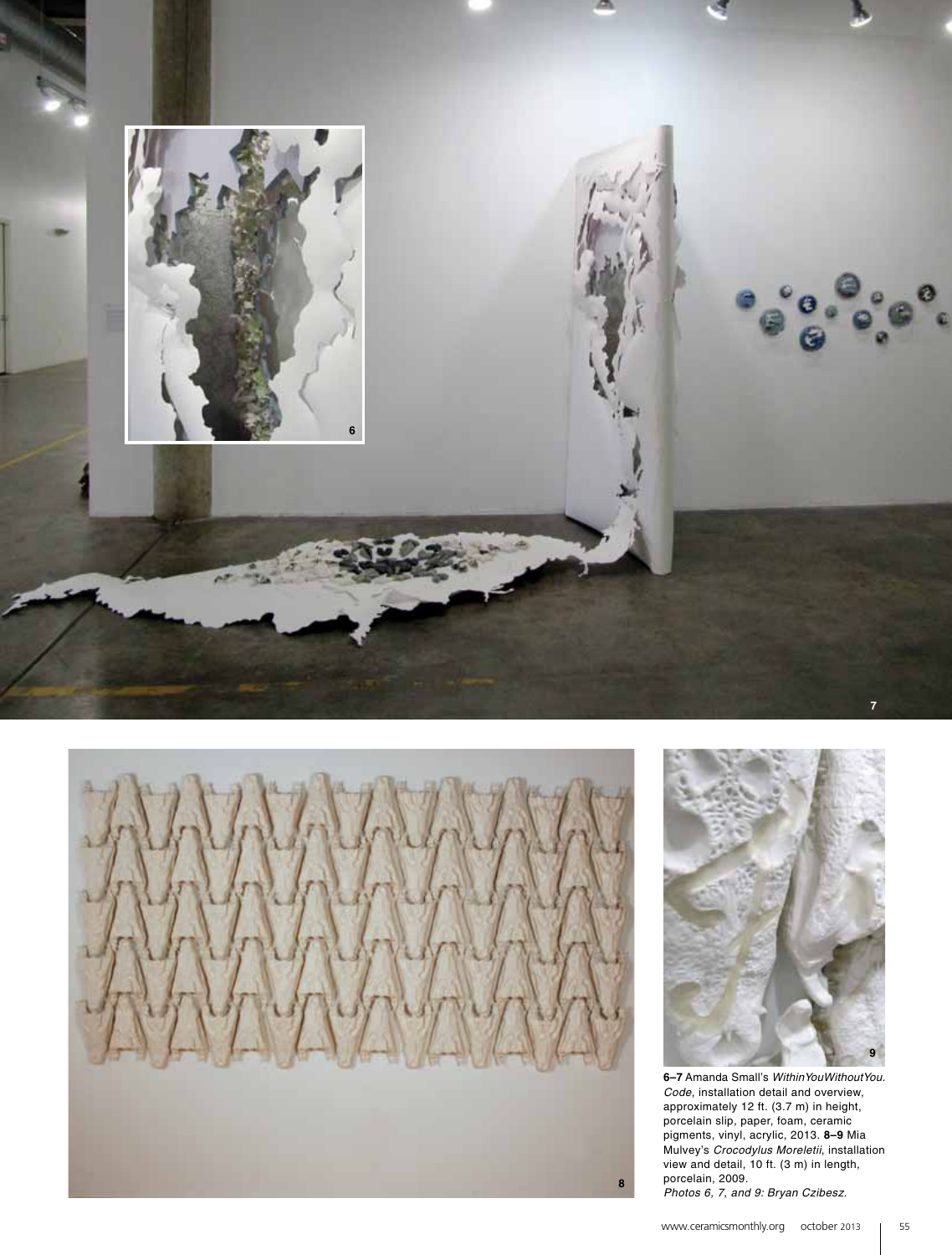



only to return to tangible terms of human experience: "our relationship with nature." The wall-mounted sculpture of 85 interlock ing crocodile skulls—fabricated through X-ray CT scanning of actual specimens fol lowed by printing on a 3D printer, milling out versions in foam with CNC technology, taking molds of the models, and, finally, casting the skulls in porcelain, each with the names of extinct species etched onto its surface—incited emotions of guilt, nostalgia, and apprehension. In contrast, Amanda Small's installation *WithinYouWithoutYou. CODE* presented the codified aspects of "humanity's relationship to the universe" in terms of wonder. Through a delicate semblance of membranes, cytoplasts, stellar nurseries, and constellations, Small invoked the imagination that fleshes out for experi ence the mere data received from realms far too small or too distant to be accessible to human contemplation except through such technologies as electron microscopes or high-energy telescopes.

John Williams' *Telescope Series: Manufac*  tured Home-in the guise of an ocular telescope but encapsulating a digitally produced vision that brought to mind gamma-ray tele scopy—linked in irony the ability to probe deep space through high technology and the inability to see clearly into the near-term consequences of human affairs. Mounted at the end of Williams' telescope and vis ible through the eyepiece was a translucent porcelain lithophane of a home: an allusion to the 2007 bursting of the American real estate bubble. Though derived from a digital image, the lithophane alluded less to codi fication than to concrete human experience and the emotional vestment of crisis. Like Williams' work, Brian Gillis' *A Prototype for an Edition of Site Specific Information Caches*  seemed to skirt the emotional aspects of experience only to bring them more forc ibly home. Employing digital storage media